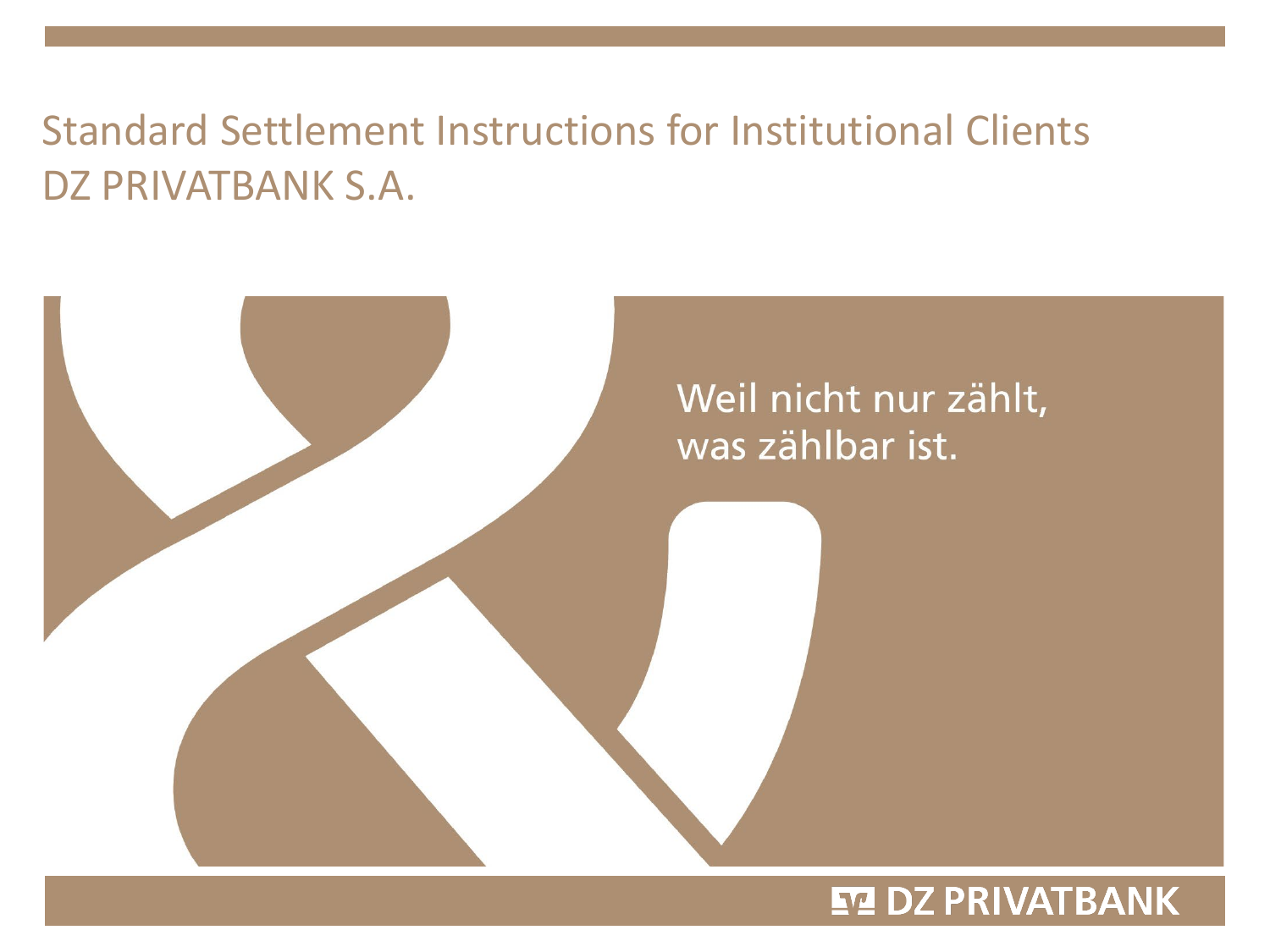|                                                                                                       |                                                  |                                      |                                                                                                                           | DZ PRIVATBANK S.A.                          | 2 <sup>1</sup><br>14.06.2022                                |
|-------------------------------------------------------------------------------------------------------|--------------------------------------------------|--------------------------------------|---------------------------------------------------------------------------------------------------------------------------|---------------------------------------------|-------------------------------------------------------------|
| <b>Place of Settlement</b>                                                                            | <b>Custodian</b>                                 | <b>Agent BIC-CODE</b><br>(REAG/DEAG) | <b>Beneficiary</b><br><b>Account-Number</b>                                                                               | <b>Beneficiary BIC/</b><br><b>BUYR/SELL</b> | <b>Additional</b><br><b>Information</b>                     |
| CEDELULLXXX                                                                                           | <b>Clearstream Banking</b><br>S.A. Luxembourg    | CEDELULLXXX                          | 13773                                                                                                                     | GENOLULLXXX                                 | Equivalent ECLR 66686<br>Settlement in USD<br>currency only |
| CAETAU21XXX<br>equities                                                                               | <b>BNP Paribas Securities</b><br>Services Sydney | PARBAU2SXXX                          | 2013840001                                                                                                                |                                             | CHESS PID 01892<br><b>Austraclear BPSS20</b>                |
| <b>CEDELULLXXX</b><br>bonds                                                                           | <b>Clearstream Banking</b><br>S.A. Luxembourg    | CEDELULLXXX                          | 13773                                                                                                                     |                                             |                                                             |
| <b>OCSDATWWXXX</b>                                                                                    | Raiffeisenbank<br><b>International AG Wien</b>   | RZBAATWWXXX                          | 60.036.555                                                                                                                | <b>GENOLULLXXX</b>                          | OCSD 227200                                                 |
| XDHABDD1XXX                                                                                           | <b>Standard Chartered</b><br><b>Bank Dhaka</b>   | <b>SCBLBDDXXXX</b>                   | separate Accounts in<br>the name of beneficial<br>owner, please contact<br>DZ PRIVATBANK S.A.<br>Settlement<br>Department | <b>GENOLULLXXX</b>                          |                                                             |
| <b>MGTCBEBEECL</b><br>internal settlement<br><b>CIKBBEBBXXX</b><br>domestic settlement<br>NBBEBEBB216 | Euroclear Bank SA/NV<br><b>Brussels</b>          | <b>MGTCBEBEECL</b>                   | 43166                                                                                                                     | <b>GENOLULLXXX</b>                          |                                                             |
|                                                                                                       | gov. Bonds                                       |                                      |                                                                                                                           |                                             | <b>GENOLULLXXX</b>                                          |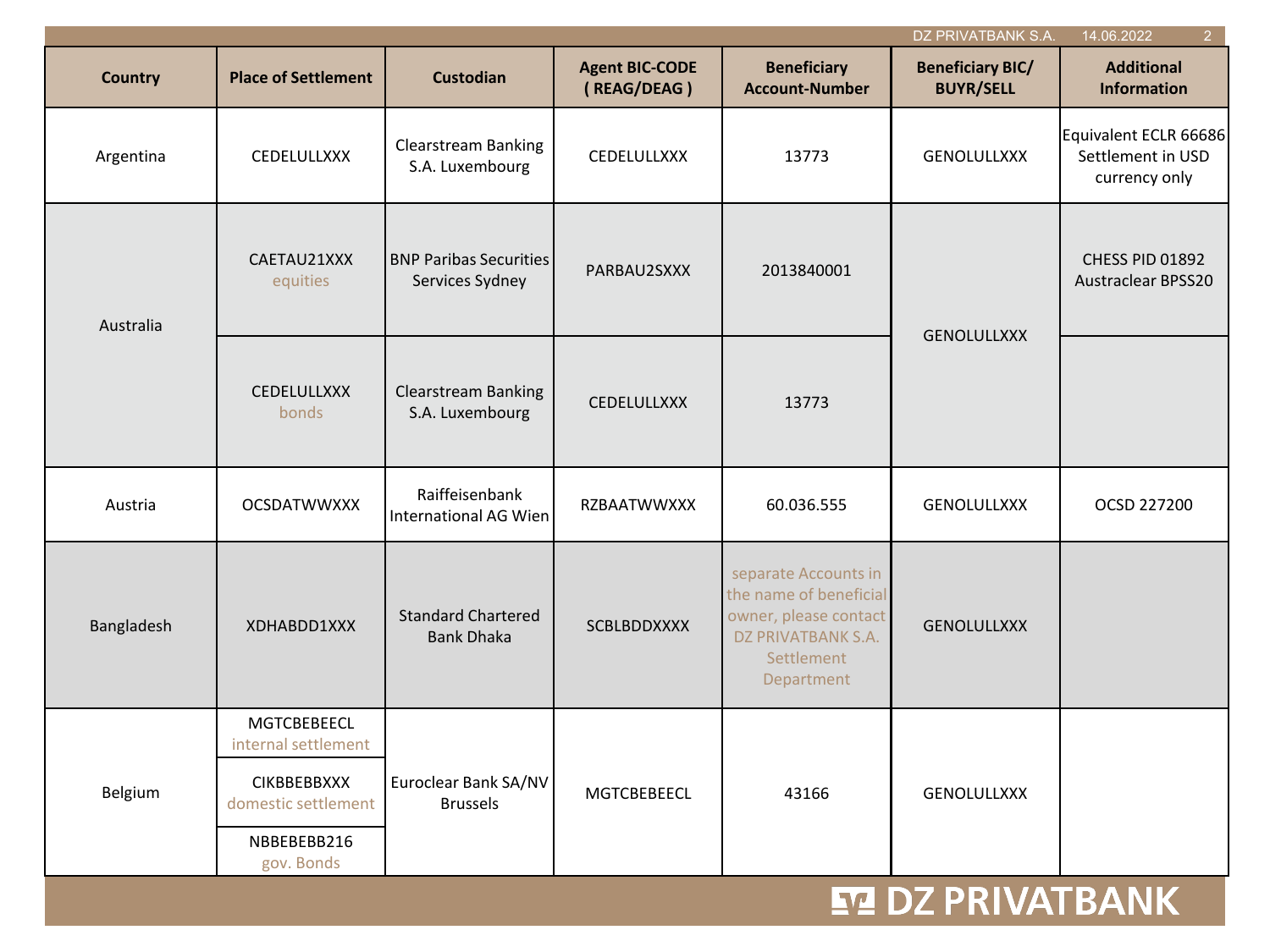|                                |                                                  |                                                                     |                                      |                                                                                                                           | DZ PRIVATBANK S.A.                          | 14.06.2022<br>$\mathbf{3}$                                  |
|--------------------------------|--------------------------------------------------|---------------------------------------------------------------------|--------------------------------------|---------------------------------------------------------------------------------------------------------------------------|---------------------------------------------|-------------------------------------------------------------|
| <b>Country</b>                 | <b>Place of Settlement</b>                       | <b>Custodian</b>                                                    | <b>Agent BIC-CODE</b><br>(REAG/DEAG) | <b>Beneficiary</b><br><b>Account-Number</b>                                                                               | <b>Beneficiary BIC/</b><br><b>BUYR/SELL</b> | <b>Additional</b><br><b>Information</b>                     |
| Botswana                       | XBOTBWG1XXX                                      | <b>Standard Chartered</b><br>Bank (Singapore)<br>Limited w/Botswana | <b>SCHBBWGXSSU</b>                   | separate Accounts in<br>the name of beneficial<br>owner, please contact<br>DZ PRIVATBANK S.A.<br>Settlement<br>Department | GENOLULLXXX                                 |                                                             |
| <b>Brazil</b>                  | SSCSBRR1XXX<br>bonds                             | <b>Banco BNP Paribas</b>                                            | <b>BNPABRSPB2S</b>                   | separate Accounts in<br>the name of beneficial<br>owner, please contact                                                   | <b>GENOLULLXXX</b>                          |                                                             |
|                                | <b>CLCBBRRJXXX</b><br>equities                   | Brasil S.A.                                                         |                                      | DZ PRIVATBANK S.A.<br>Settlement<br>Department                                                                            |                                             |                                                             |
| <b>BRVM - Region</b><br>(WAMU) | <b>BRVICIA1XXX</b>                               | <b>Standard Chartered</b><br>Bank Cote d'Ivoire S.A.                | SCBLCIABSSU                          | 133800000001                                                                                                              | <b>GENOLULLXXX</b>                          |                                                             |
| <b>Bulgaria</b>                | CEDELULLXXX                                      | <b>Clearstream Banking</b><br>S.A. Luxembourg                       | CEDELULLXXX                          | 13773                                                                                                                     | <b>GENOLULLXXX</b>                          | Equivalent ECLR 66686<br>Settlement in BGN<br>currency only |
|                                | <b>BNBGBGSFXXX</b>                               | <b>Bulgarian National</b><br><b>Bank</b>                            | <b>BPBIBGSFSEC</b>                   | CBL300886                                                                                                                 | <b>CEDELULLXXX</b><br>ifo account 13773     |                                                             |
| Canada                         | <b>CDSLCATTXXX</b>                               | Citibank Canada                                                     | <b>CITICATTXXX</b>                   | 6019161001                                                                                                                | GENOLULLXXX                                 | <b>CUID CITC</b>                                            |
| Chile                          | <b>DCVVCLRMXXX</b>                               | Citibank Europe plc<br>(Luxembourg branch)                          | <b>BCHICLRMXXX</b>                   | separate Accounts in<br>the name of beneficial<br>owner, please contact<br>DZ PRIVATBANK S.A.<br>Settlement<br>Department | <b>CITILULXGFL</b>                          |                                                             |
|                                | <b>MGTCBEBEXXX</b><br>gov. bonds<br>currency USD | Euroclear Bank SA/NV<br><b>Brussels</b>                             | <b>MGTCBEBEXXX</b>                   | 11487                                                                                                                     | <b>GENOLULLXXX</b>                          |                                                             |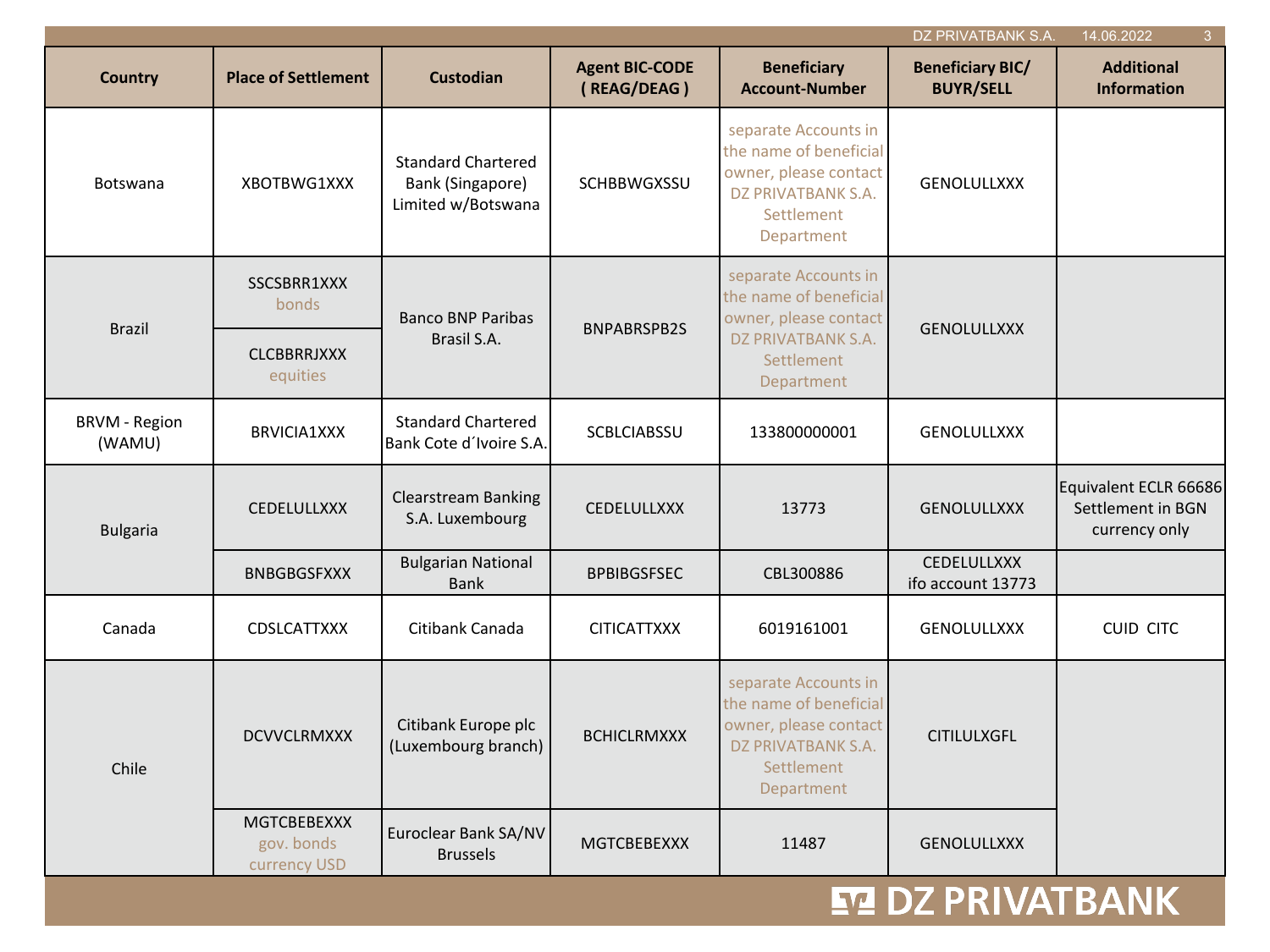|                |                                                                                          |                                                                  |                                      |                                                                                                                           | DZ PRIVATBANK S.A.                          | 14.06.2022                       |
|----------------|------------------------------------------------------------------------------------------|------------------------------------------------------------------|--------------------------------------|---------------------------------------------------------------------------------------------------------------------------|---------------------------------------------|----------------------------------|
| <b>Country</b> | <b>Place of Settlement</b>                                                               | <b>Custodian</b>                                                 | <b>Agent BIC-CODE</b><br>(REAG/DEAG) | <b>Beneficiary</b><br><b>Account-Number</b>                                                                               | <b>Beneficiary BIC/</b><br><b>BUYR/SELL</b> | <b>Additional</b><br>Information |
|                | SSCECNS1XXX<br>Shanghai<br>SSCCCNS1XXX<br>Shenzhen                                       | <b>Standard Chartered</b><br>Bank Shanghai                       | SCBLCNSXSHA                          | separate Accounts in<br>the name of beneficial<br>owner, please contact                                                   |                                             |                                  |
| China          | NDCCCNB1XXX<br>Shanghai Hong Kong<br><b>Stock Connect</b><br>Programm                    | <b>HSBC Hong Kong</b>                                            | HSBCHKHHSEC                          | DZ PRIVATBANK S.A.<br>Settlement<br>Department                                                                            | <b>GENOLULLXXX</b>                          |                                  |
| Colombia       | DCVCCOB1XXX<br>gov. Bonds<br>DCVDCOB1XXX<br>equities                                     | Citibank Europe plc<br>(Luxembourg branch)                       | CITIUS33COR                          | separate Accounts in<br>the name of beneficial<br>owner, please contact<br>DZ PRIVATBANK S.A.<br>Settlement<br>Department | <b>GENOLULLXXX</b>                          |                                  |
| Croatia        | SDAHHR22XXX                                                                              | UniCredit Bank Vienna<br>via Zagrebacka Banka<br>Zagreb          | ZABAHR2XXXX                          | separate Accounts in<br>the name of beneficial<br>owner, please contact<br>DZ PRIVATBANK S.A.<br>Settlement<br>Department | <b>BKAUATWWXXX</b>                          |                                  |
| Czech Republic | <b>UNIYCZPPXXX</b><br>gov. &corporate bonds<br>& equities<br>CNBACZPP<br>short term dept | Ceskoslovenska<br>Obchodni Banka AS<br>Prague                    | <b>CEKOCZPPXXX</b>                   | 50185                                                                                                                     | <b>GENOLULLXXX</b>                          |                                  |
| Denmark        | VPDKDKKKXXX                                                                              | Skandinaviska Enskilda<br>Banken AB (publ),<br>Copenhagen Branch | ESSEDKKKXXX                          | 05295293421                                                                                                               | <b>GENOLULLXXX</b>                          |                                  |
| Egypt          | <b>MCSDEGCAXXX</b><br>CBEGEGCXCSD<br>treasury bills                                      | <b>HSBC Kairo</b>                                                | EBBKEGCXXXX                          | separate Accounts in<br>the name of beneficial<br>owner, please contact<br>DZ PRIVATBANK S.A.<br>Settlement<br>Department | <b>GENOLULLXXX</b>                          |                                  |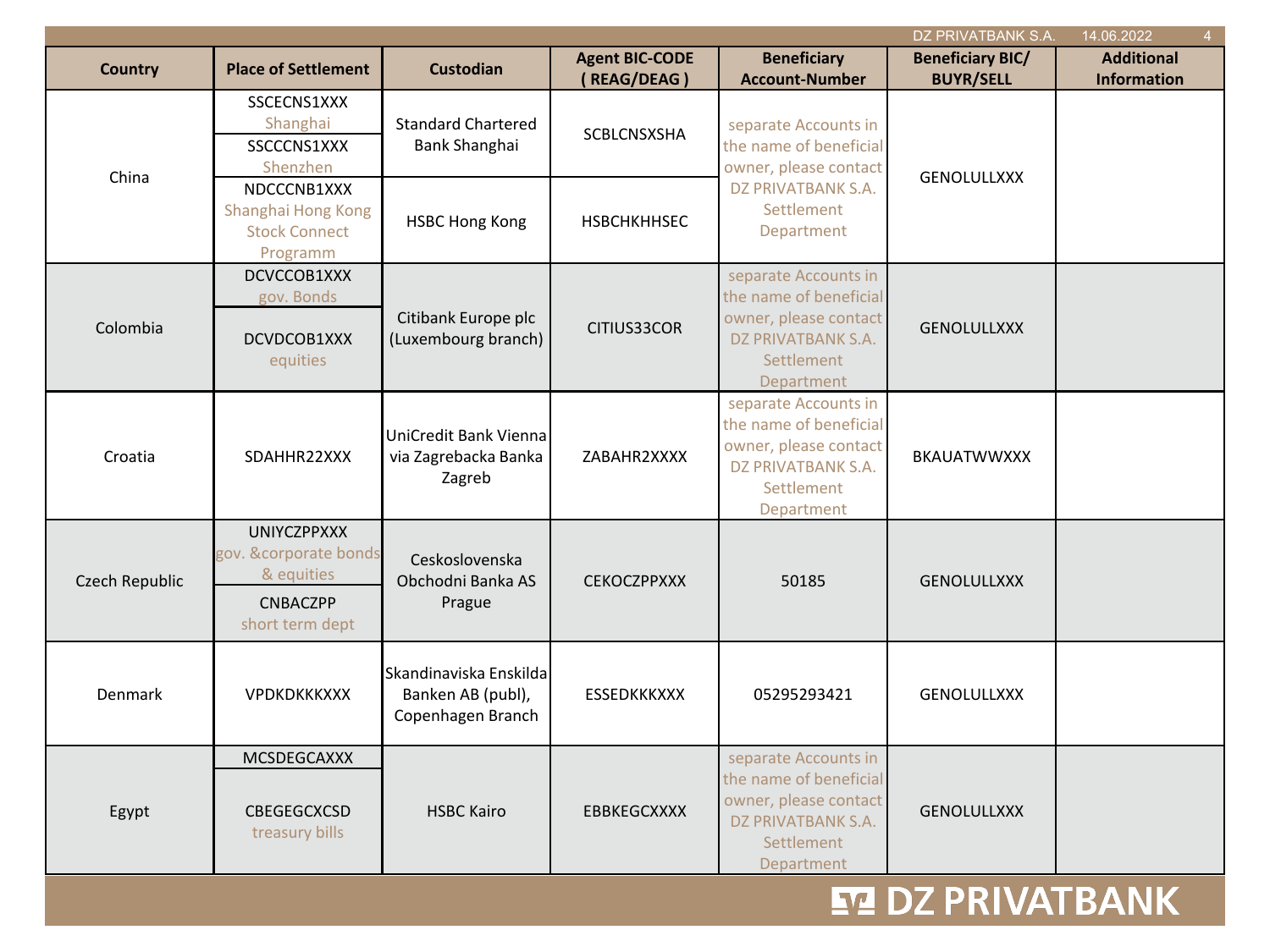|                                                                    |                                                                                                                  |                                                                |                                      |                                                                                                   | DZ PRIVATBANK S.A.                          | 14.06.2022<br>5 <sup>1</sup>                                                                                |
|--------------------------------------------------------------------|------------------------------------------------------------------------------------------------------------------|----------------------------------------------------------------|--------------------------------------|---------------------------------------------------------------------------------------------------|---------------------------------------------|-------------------------------------------------------------------------------------------------------------|
| <b>Country</b>                                                     | <b>Place of Settlement</b>                                                                                       | <b>Custodian</b>                                               | <b>Agent BIC-CODE</b><br>(REAG/DEAG) | <b>Beneficiary</b><br><b>Account-Number</b>                                                       | <b>Beneficiary BIC/</b><br><b>BUYR/SELL</b> | <b>Additional</b><br><b>Information</b>                                                                     |
| Estonia                                                            | <b>CEDELULLXXX</b>                                                                                               | <b>Clearstream Banking</b><br>S.A. Luxembourg                  | <b>CEDELULLXXX</b>                   | 13773                                                                                             | <b>GENOLULLXXX</b>                          | Equivalent ECLR 66686                                                                                       |
| Finland                                                            | <b>APKEFIHHXXX</b>                                                                                               | Skandinaviska Enskilda<br>Banken AB (publ),<br>Helsinki Branch | <b>ESSEFIHXXXX</b>                   | 10-100 352 635                                                                                    | <b>GENOLULLXXX</b>                          |                                                                                                             |
|                                                                    | <b>MGTCBEBEECL</b>                                                                                               |                                                                |                                      |                                                                                                   |                                             |                                                                                                             |
| France                                                             | internal settlement                                                                                              | Euroclear Bank SA/NV                                           | <b>MGTCBEBEECL</b>                   | 43167                                                                                             | <b>GENOLULLXXX</b>                          |                                                                                                             |
|                                                                    | <b>SICVFRPPXXX</b>                                                                                               | <b>Brussels</b>                                                |                                      |                                                                                                   |                                             |                                                                                                             |
|                                                                    | domestic settlement                                                                                              |                                                                |                                      |                                                                                                   |                                             |                                                                                                             |
| Germany                                                            | <b>DAKVDEFFXXX</b>                                                                                               | <b>DWP BANK</b><br>Frankfurt/Main                              | <b>DWPBDEFFDZB</b>                   | 6830111016                                                                                        | <b>GENOLULLXXX</b>                          | SAC: DAKV7268000<br><b>Euroclear Link Acc:</b><br>57115<br>Clearstream Lux Link<br>Acc: 45046<br>CBFi 51214 |
|                                                                    | <b>BAGHGHACXXX</b>                                                                                               |                                                                |                                      | separate Accounts in                                                                              |                                             |                                                                                                             |
| Ghana                                                              | gov. bonds<br>XGHAGH1XXX<br>on-exchange trades                                                                   | <b>Standard Chartered</b><br><b>Bank Ghana</b>                 | <b>SCBLGHACSSU</b>                   | the name of beneficial<br>owner, please contact<br>DZ PRIVATBANK S.A.<br>Settlement<br>Department | GENOLULLXXX                                 |                                                                                                             |
|                                                                    | <b>CEDELULLXXX</b><br>bonds                                                                                      | <b>Clearstream Banking</b><br>S.A. Luxembourg                  | <b>CEDELULLXXX</b>                   | 13773                                                                                             |                                             |                                                                                                             |
| Greece<br><b>New SSI</b><br><b>Starting Trade Date</b><br>24.06.22 | <b>Starting TD 24.06.22</b><br>corporate bonds:<br><b>HCSDGRAAXXX</b><br>government bonds:<br><b>BNGRGRAASSS</b> | <b>BNP Parisbas Sec. Serv.</b><br><b>Athen</b>                 | <b>PARBGRAXXXX</b>                   | 59036                                                                                             | <b>GENOLULLXXX</b>                          |                                                                                                             |
|                                                                    | <b>HCSDGRAAXXX</b><br>equities                                                                                   | Citibank Europe plc<br>(Luxembourg branch)                     | <b>CITIGRAAXXX</b>                   | separate Accounts in<br>the name of beneficial<br>owner, please contact                           |                                             |                                                                                                             |
|                                                                    | <b>Starting TD 24.06.22</b><br><b>HCSDGRAAXXX</b>                                                                | <b>BNP Parisbas Sec. Serv.</b><br><b>Athen</b>                 | <b>PARBGRAXXXX</b>                   | <b>GENOLULLXXX</b><br><b>DZ PRIVATBANK S.A.</b><br><b>Settlement</b><br><b>Department</b>         |                                             |                                                                                                             |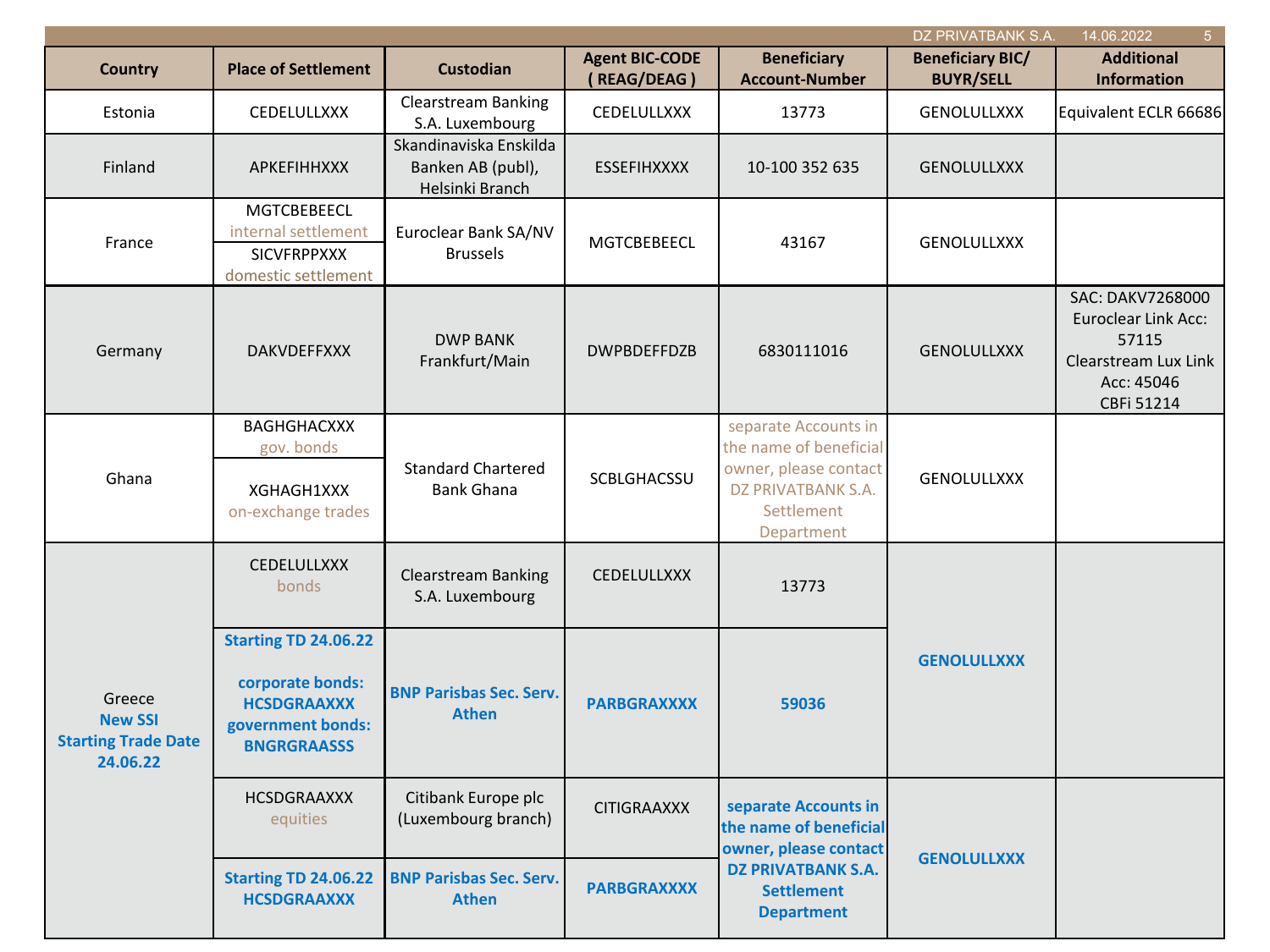|                |                                                                                     |                                               |                                      |                                                                                                                           | DZ PRIVATBANK S.A.                          | 14.06.2022<br>6 <sup>1</sup>            |
|----------------|-------------------------------------------------------------------------------------|-----------------------------------------------|--------------------------------------|---------------------------------------------------------------------------------------------------------------------------|---------------------------------------------|-----------------------------------------|
| <b>Country</b> | <b>Place of Settlement</b>                                                          | <b>Custodian</b>                              | <b>Agent BIC-CODE</b><br>(REAG/DEAG) | <b>Beneficiary</b><br><b>Account-Number</b>                                                                               | <b>Beneficiary BIC/</b><br><b>BUYR/SELL</b> | <b>Additional</b><br><b>Information</b> |
|                | XHKCHKH1XXX<br>equities                                                             | <b>Standard Chartered</b>                     |                                      |                                                                                                                           |                                             | <b>CCASS: C00039</b>                    |
| Hongkong       | НКМАНКНСХХХ<br>bonds                                                                | <b>Bank HongKong</b>                          | <b>SCBLHKHHXXX</b>                   | ZZHK10098191                                                                                                              | <b>GENOLULLXXX</b>                          | CMU: CBHK008                            |
| Hungary        | <b>KELRHUHBXXX</b>                                                                  | Citibank Europe plc<br>(Hungarian branch)     | <b>CITIHUHXCUS</b>                   | separate Accounts in<br>the name of beneficial<br>owner, please contact<br>DZ PRIVATBANK S.A.<br>Settlement<br>Department | <b>GENOLULLXXX</b>                          |                                         |
|                | CEDELULLXXX<br>bonds                                                                | <b>Clearstream Banking</b><br>S.A. Luxembourg | CEDELULLXXX                          | 13773                                                                                                                     | GENOLULLXXX                                 | Equivalent ECLR 66686                   |
| Iceland        | ICSDISR1XXX<br>equities                                                             | <b>ISLANDSBANKI HF</b>                        | <b>GLITISREXXX</b>                   | separate Accounts in<br>the name of beneficial<br>owner, please contact<br>DZ PRIVATBANK S.A.<br>Settlement<br>Department | GENOLULLXXX                                 |                                         |
| India          | <b>XBOMINBBXXX</b><br><b>BSE</b><br>XNSEINB1XXX<br><b>NSE</b><br><b>RBISINBBXXX</b> | <b>Standard Charterd</b><br>Bank Mumbai       | <b>SCBLINBBXXX</b>                   | separate Accounts in<br>the name of beneficial<br>owner, please contact<br>DZ PRIVATBANK S.A.<br>Settlement               | <b>GENOLULLXXX</b>                          |                                         |
|                | gov. bonds                                                                          |                                               |                                      | Department                                                                                                                |                                             |                                         |
| Indonesia      | KSEIIDJAXXX<br>bonds                                                                | <b>HSBC Jakarta</b>                           | <b>HSBCIDJAXXX</b>                   | separate Accounts in<br>the name of beneficial<br>owner, please contact<br>DZ PRIVATBANK S.A.<br>Settlement<br>Department | <b>GENOLULLXXX</b>                          |                                         |
|                | KSEIIDJAXXX<br>equities                                                             |                                               |                                      | 001-800754-085                                                                                                            |                                             |                                         |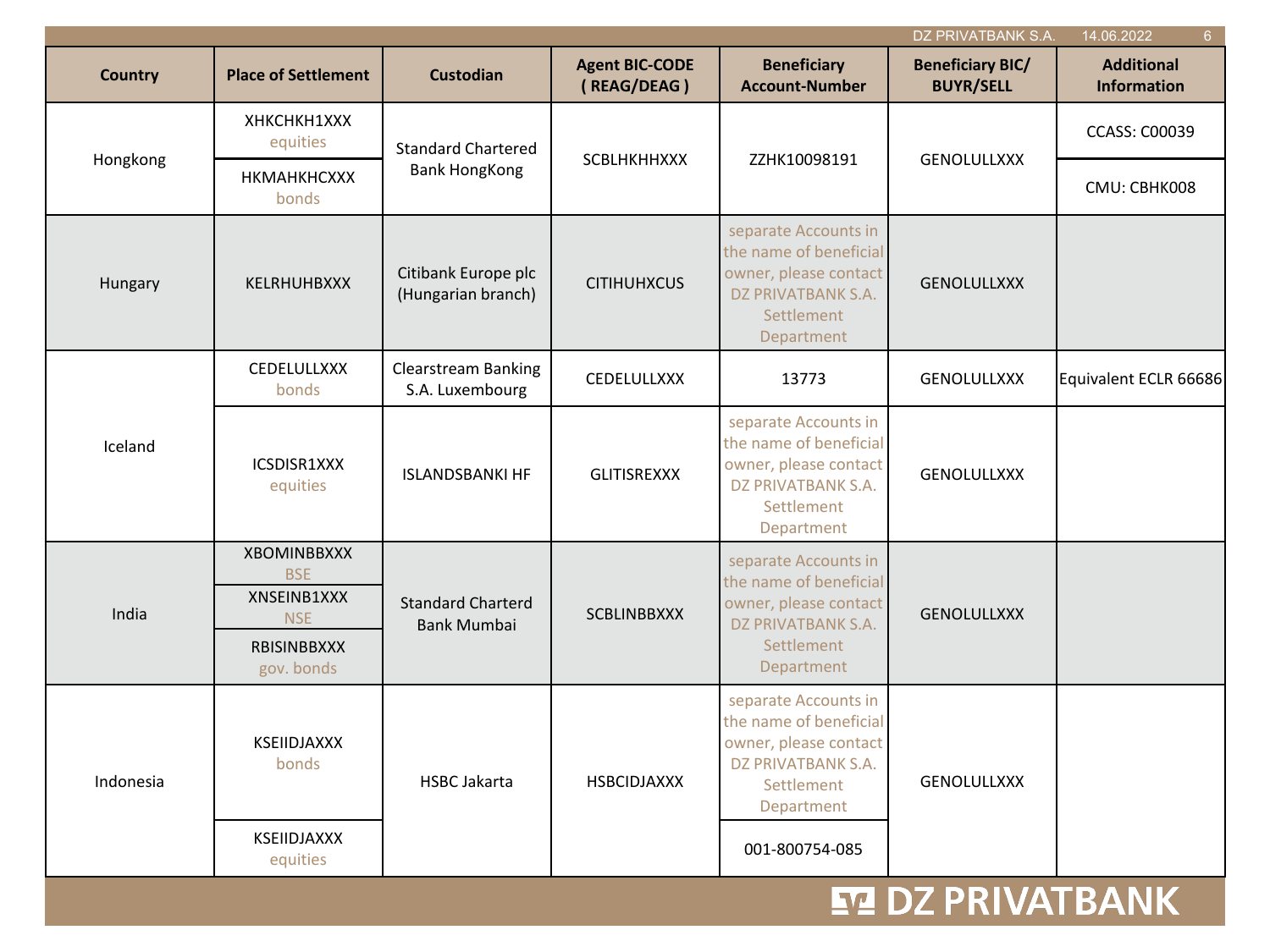|                |                                              |                                               |                                      |                                                                                                                                     | DZ PRIVATBANK S.A.                          | 14.06.2022                              |
|----------------|----------------------------------------------|-----------------------------------------------|--------------------------------------|-------------------------------------------------------------------------------------------------------------------------------------|---------------------------------------------|-----------------------------------------|
| <b>Country</b> | <b>Place of Settlement</b>                   | <b>Custodian</b>                              | <b>Agent BIC-CODE</b><br>(REAG/DEAG) | <b>Beneficiary</b><br><b>Account-Number</b>                                                                                         | <b>Beneficiary BIC/</b><br><b>BUYR/SELL</b> | <b>Additional</b><br><b>Information</b> |
| Ireland        | MGTCBEBEECL<br>equities & corporate<br>bonds | Euroclear Bank SA/NV<br><b>Brussels</b>       | MGTCBEBEECL                          | 90418                                                                                                                               | GENOLULLXXX                                 |                                         |
|                | CEDELULLXXX<br>gov. bonds                    | <b>Clearstream Banking</b><br>S.A. Luxembourg | CEDELULLXXX                          | 13773                                                                                                                               |                                             | Equivalent ECLR 66686                   |
|                | <b>XTAEILITXXX</b>                           | <b>Bank Hapoalim Tel</b><br>Aviv              | <b>POALILITXXX</b>                   | 60013405 non DBA<br>600383478 DBA                                                                                                   |                                             |                                         |
| Israel         | <b>MGTCBEBEXXX</b><br>IL-ISIN & currency USD | Euroclear Bank SA/NV<br><b>Brussels</b>       | <b>MGTCBEBEXXX</b>                   | 11487                                                                                                                               | <b>GENOLULLXXX</b>                          |                                         |
| Italy          | <b>MOTIITMMXXX</b>                           | <b>BNP Milan</b>                              | <b>PARBITMMXXX</b>                   | 2360107 (tax exempt)<br>2360100 (taxable)                                                                                           | <b>GENOLULLXXX</b>                          |                                         |
| Japan          | <b>BOJPJPJTXXX</b><br>gov. bonds             | MUFG Bank Ltd.                                | <b>BOTKJPJTXXX</b>                   | separate Account for<br>JGB in the name of<br>beneficial owner,<br>please contact DZ<br>Privatbank S.A.<br>Settlement<br>Department | <b>GENOLULLXXX</b>                          |                                         |
|                | <b>JJSDJPJTXXX</b><br>equities & conv. bonds |                                               |                                      | 0100527500                                                                                                                          |                                             |                                         |
| Kenya          | XNAIKEN1XXX<br>equities                      | <b>Standard Chartered</b>                     |                                      | separate Accounts in<br>the name of beneficial<br>owner, please contact                                                             | GENOLULLXXX                                 |                                         |
|                | CBKEKENXXXX<br>gov. Bonds/gov.<br>securities | Bank Kenya Ltd.                               | SCBLKENXXXX                          | DZ PRIVATBANK S.A.<br>Settlement<br>Department                                                                                      |                                             |                                         |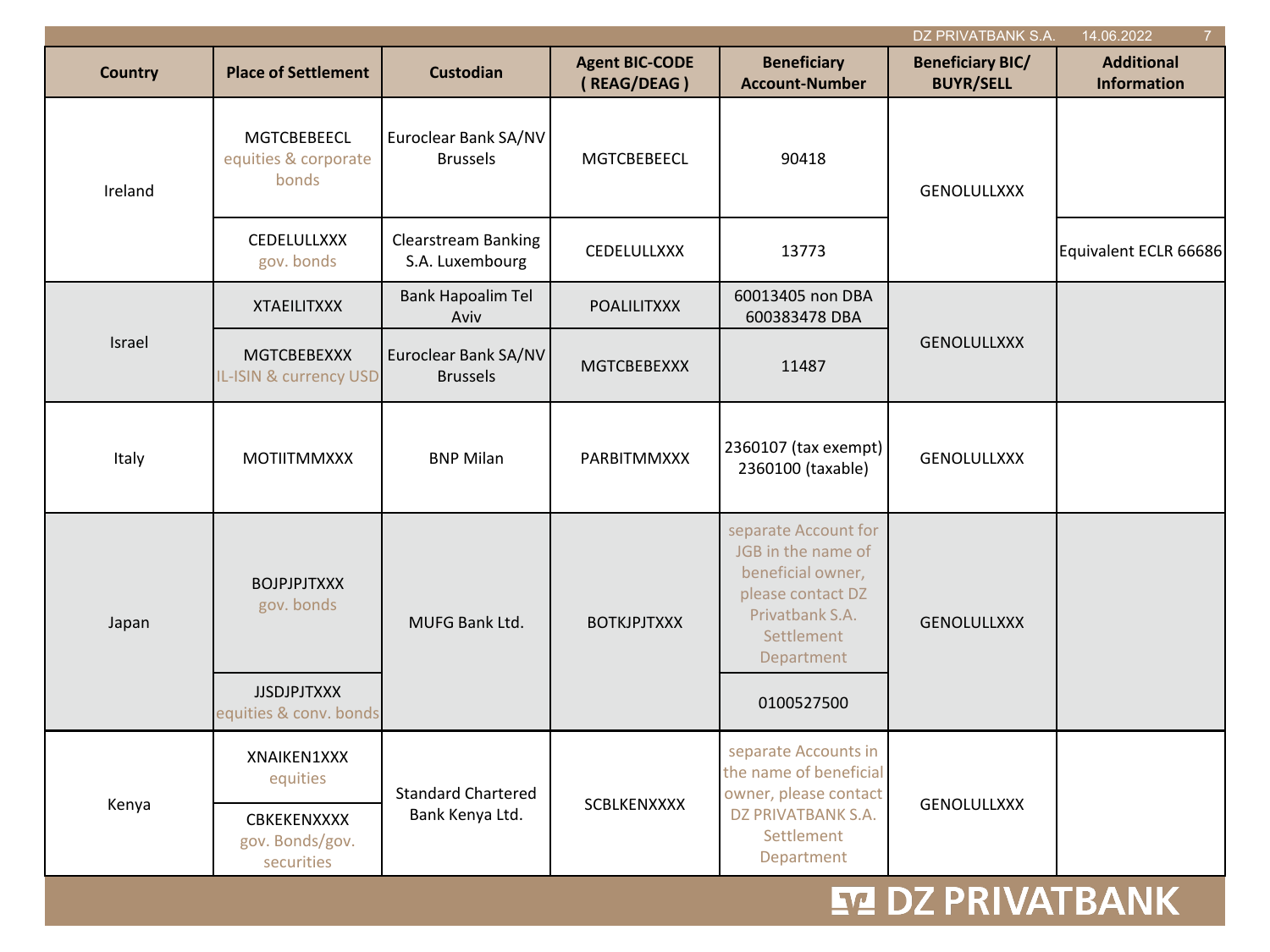|                |                            |                                               |                                      |                                                                                                                           | DZ PRIVATBANK S.A.                          | 14.06.2022<br>8 <sup>°</sup>            |
|----------------|----------------------------|-----------------------------------------------|--------------------------------------|---------------------------------------------------------------------------------------------------------------------------|---------------------------------------------|-----------------------------------------|
| <b>Country</b> | <b>Place of Settlement</b> | <b>Custodian</b>                              | <b>Agent BIC-CODE</b><br>(REAG/DEAG) | <b>Beneficiary</b><br><b>Account-Number</b>                                                                               | <b>Beneficiary BIC/</b><br><b>BUYR/SELL</b> | <b>Additional</b><br><b>Information</b> |
| Kuwait         | <b>KCCKKWKWXXX</b>         | HSBC Middle East Ltd.<br><b>Kuwait City</b>   | HBMEKWKWXXX                          | separate Accounts in<br>the name of beneficial<br>owner, please contact<br>DZ PRIVATBANK S.A.<br>Settlement<br>Department | GENOLULLXXX                                 |                                         |
| Latvia         | <b>CEDELULLXXX</b>         | <b>Clearstream Banking</b><br>S.A. Luxembourg | <b>CEDELULLXXX</b>                   | 13773                                                                                                                     | <b>GENOLULLXXX</b>                          | Equivalent ECLR 66686                   |
| Lithuania      | <b>CEDELULLXXX</b>         | Clearstream Banking<br>S.A. Luxembourg        | CEDELULLXXX                          | 13773                                                                                                                     | GENOLULLXXX                                 | Equivalent ECLR 66686                   |
| Luxembourg     | <b>CEDELULLXXX</b>         | <b>Clearstream Banking</b><br>S.A. Luxembourg | CEDELULLXXX                          | 13773                                                                                                                     | <b>GENOLULLXXX</b>                          | Equivalent ECLR 66686                   |
|                | MCDSMYK1XXX<br>equities    |                                               |                                      | separate Accounts in<br>the name of beneficial                                                                            |                                             |                                         |
| Malaysia       | BNMAMYKLXXX<br>bonds       | <b>HSBC Kuala Lumpur</b>                      | HBMBMYKLXXX                          | owner, please contact<br>DZ PRIVATBANK S.A.<br>Settlement<br>Department                                                   | GENOLULLXXX                                 |                                         |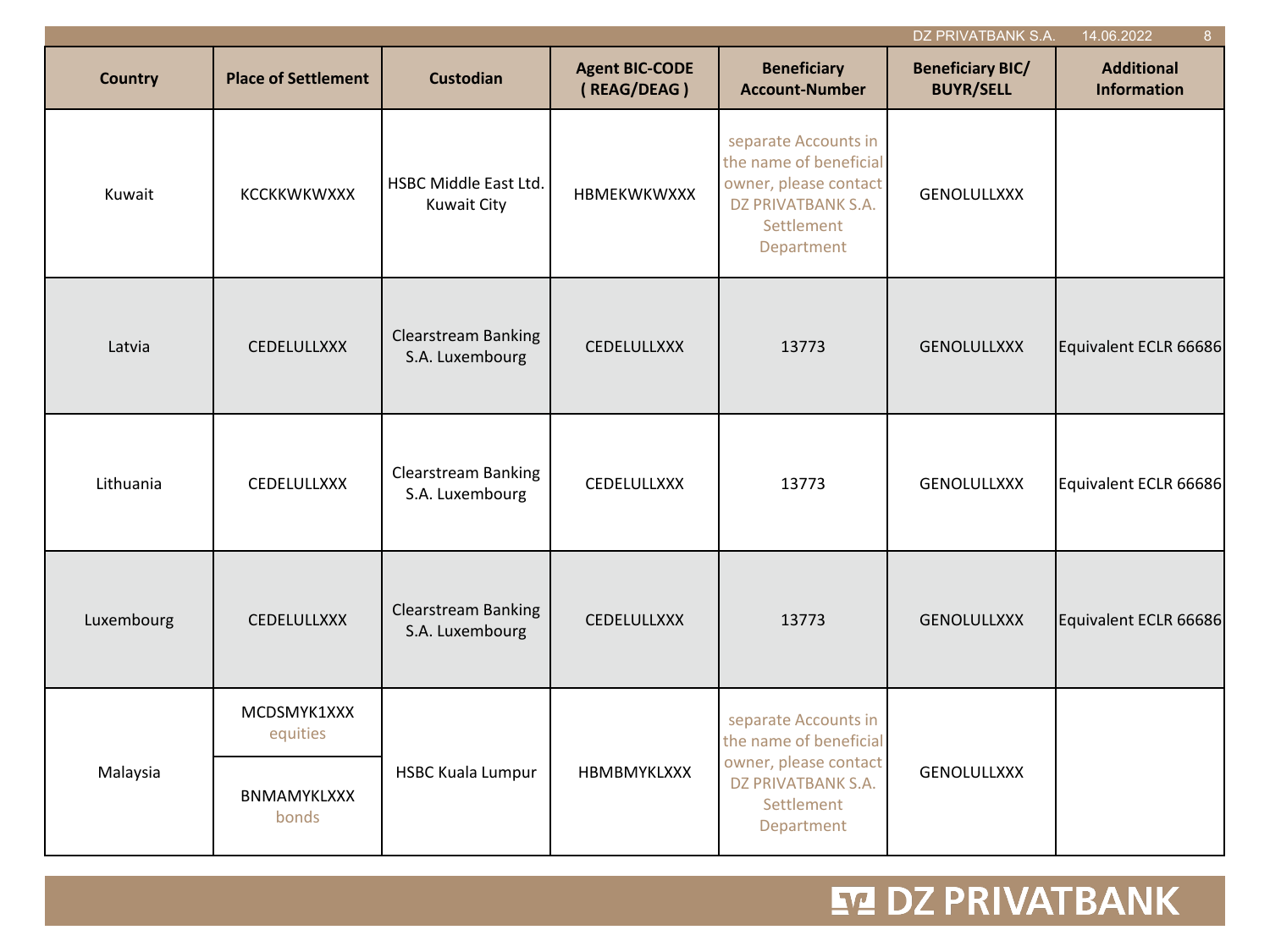|                |                                     |                                                            |                                      |                                                                                                                           | DZ PRIVATBANK S.A.                          | 14.06.2022<br>9 <sup>°</sup>            |
|----------------|-------------------------------------|------------------------------------------------------------|--------------------------------------|---------------------------------------------------------------------------------------------------------------------------|---------------------------------------------|-----------------------------------------|
| <b>Country</b> | <b>Place of Settlement</b>          | <b>Custodian</b>                                           | <b>Agent BIC-CODE</b><br>(REAG/DEAG) | <b>Beneficiary</b><br><b>Account-Number</b>                                                                               | <b>Beneficiary BIC/</b><br><b>BUYR/SELL</b> | <b>Additional</b><br><b>Information</b> |
|                | INDEMXMMXXX<br>equities             | Citibank Europe plc<br>(Luxembourg branch)                 | CITIUS33MER                          | 216 256                                                                                                                   | <b>CITILULXGFL</b>                          |                                         |
| Mexico         | <b>MGTCBEBEECL</b><br><b>Bonds</b>  | Euroclear Bank SA/NV<br><b>Brussels</b>                    | <b>MGTCBEBEECL</b>                   | 11487                                                                                                                     | <b>GENOLULLXXX</b>                          |                                         |
|                | MGTCBEBEECL<br>internal settlement  |                                                            |                                      |                                                                                                                           |                                             |                                         |
| Netherlands    | NECINL2AXXX<br>domestic settlement  | Euroclear Bank SA/NV<br><b>Brussels</b>                    | <b>MGTCBEBEECL</b>                   | 43168                                                                                                                     | <b>GENOLULLXXX</b>                          |                                         |
| New Zealand    | RBNZNZ22XXX                         | <b>BNP Paribas Securities</b><br>Services Sydney           | PARBAU2SXXX                          | 2013845001                                                                                                                | <b>GENOLULLXXX</b>                          | <b>NZCLEAR: BPSS</b>                    |
|                | <b>CSCYNGLAXXX</b><br>equities      | <b>Standard Chartered</b><br><b>Bank Nigeria</b>           |                                      | separate Accounts in<br>the name of beneficial<br>owner, please contact                                                   |                                             |                                         |
| Nigeria        | CBNINGLAXXX<br>gov. Bonds & t-bills |                                                            | SCBLNGLASSU                          | DZ PRIVATBANK S.A.<br>Settlement<br>Department                                                                            | <b>GENOLULLXXX</b>                          |                                         |
| Norway         | VPSNNOKKXXX                         | Skandinaviska Enskilda<br>Banken AB (publ),<br>Oslo Branch | ESSENOKXXXX                          | 097500321563                                                                                                              | <b>GENOLULLXXX</b>                          | VPS-Code 09750                          |
| Oman           | MDSROMR1XXX                         | <b>HSBC Bank Oman</b><br>S.A.O.G.                          | <b>BBMEOMRXXXX</b>                   | separate Accounts in<br>the name of beneficial<br>owner, please contact<br>DZ PRIVATBANK S.A.<br>Settlement<br>Department | <b>GENOLULLXXX</b>                          |                                         |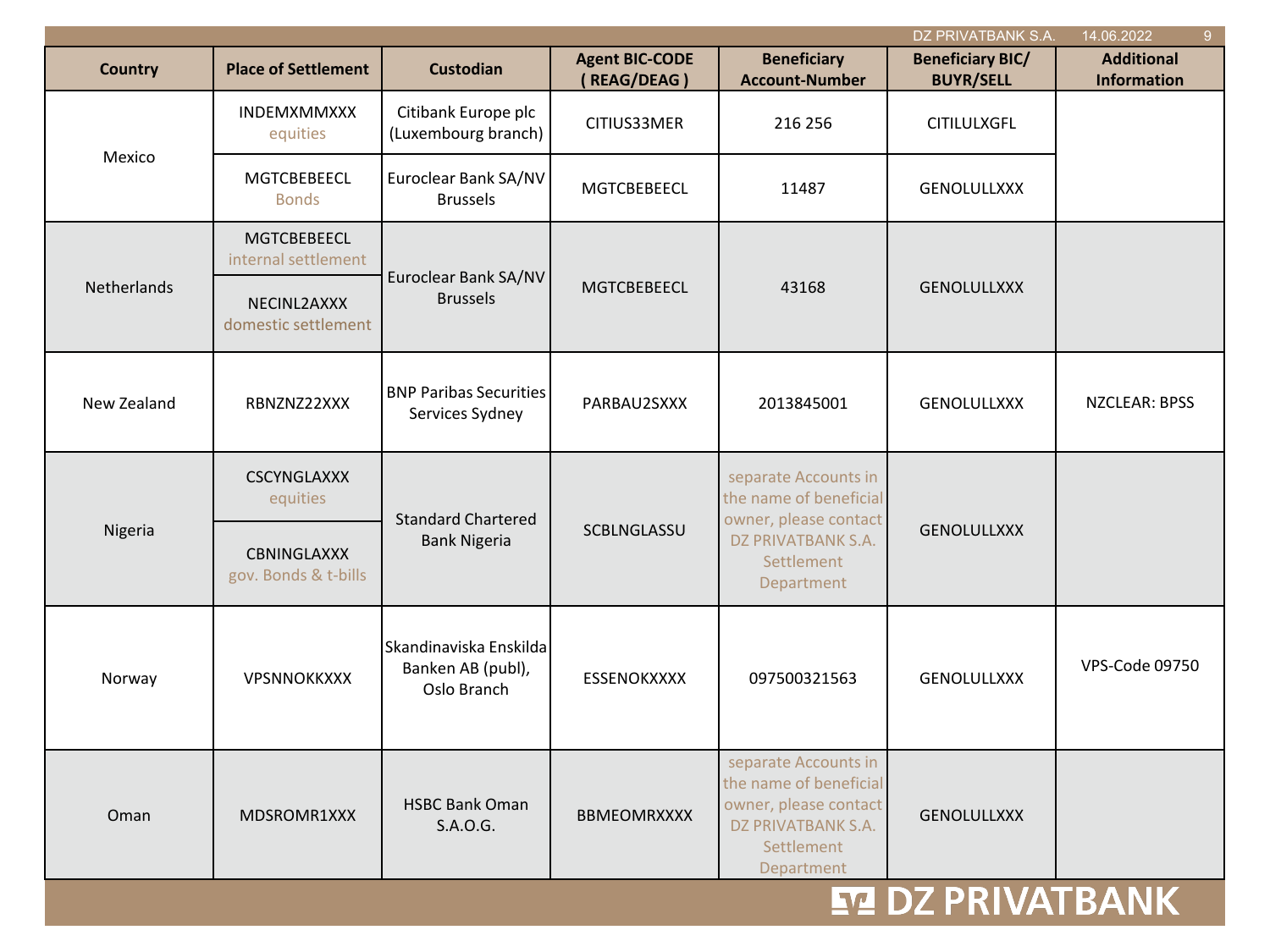|                |                                                        |                                                              |                                      |                                                                                                                                             | DZ PRIVATBANK S.A.                          | 14.06.2022<br>10 <sup>°</sup>           |
|----------------|--------------------------------------------------------|--------------------------------------------------------------|--------------------------------------|---------------------------------------------------------------------------------------------------------------------------------------------|---------------------------------------------|-----------------------------------------|
| <b>Country</b> | <b>Place of Settlement</b>                             | <b>Custodian</b>                                             | <b>Agent BIC-CODE</b><br>(REAG/DEAG) | <b>Beneficiary</b><br><b>Account-Number</b>                                                                                                 | <b>Beneficiary BIC/</b><br><b>BUYR/SELL</b> | <b>Additional</b><br><b>Information</b> |
| Pakistan       | CDCPPKK1XXX                                            | <b>Standard Chartered</b><br>Bank (Pakistan) Ltd.<br>Karachi | <b>SCBLPKKXXXX</b>                   | separate Accounts in<br>the name of beneficial<br>owner, please contact<br>DZ PRIVATBANK S.A.<br>Settlement<br>Department                   | GENOLULLXXX                                 |                                         |
| Peru           | <b>MGTCBEBEXXX</b><br>government bonds<br>currency USD | Euroclear Bank SA/NV<br><b>Brussels</b>                      | <b>MGTCBEBEXXX</b>                   | 11487                                                                                                                                       | <b>GENOLULLXXX</b>                          |                                         |
| Philippines    | PHCDPHM1XXX<br>bonds<br>PHCDPHM1XXX<br>equities        | <b>HSBC Manila</b>                                           | HSBCPHMMXXX                          | separate Accounts in<br>the name of beneficial<br>owner, please contact<br>DZ PRIVATBANK S.A.<br>Settlement<br>Department<br>000-051151-550 | <b>GENOLULLXXX</b>                          |                                         |
| Poland         | KDPWPLPWXXX                                            | <b>BANK HANDLOWY W</b><br>WARSZAWIE                          | <b>CITIPLPXXXX</b>                   | separate Accounts in<br>the name of beneficial<br>owner, please contact<br>DZ PRIVATBANK S.A.<br>Settlement<br>Department                   | <b>GENOLULLXXX</b>                          |                                         |
|                | CEDELULLXXX<br>bonds                                   | <b>Clearstream Banking</b><br>S.A. Luxembourg                | CEDELULLXXX                          | 13773                                                                                                                                       | <b>GENOLULLXXX</b>                          | Equivalent ECLR 66686                   |
| Portugal       | <b>IBLSPTPPXXX</b><br>equties                          | Euroclear Bank SA/NV<br><b>Brussels</b>                      | <b>BCOMPTPLXXX</b>                   | 78363197                                                                                                                                    | MGTCBEBEECL acc.<br>43216                   |                                         |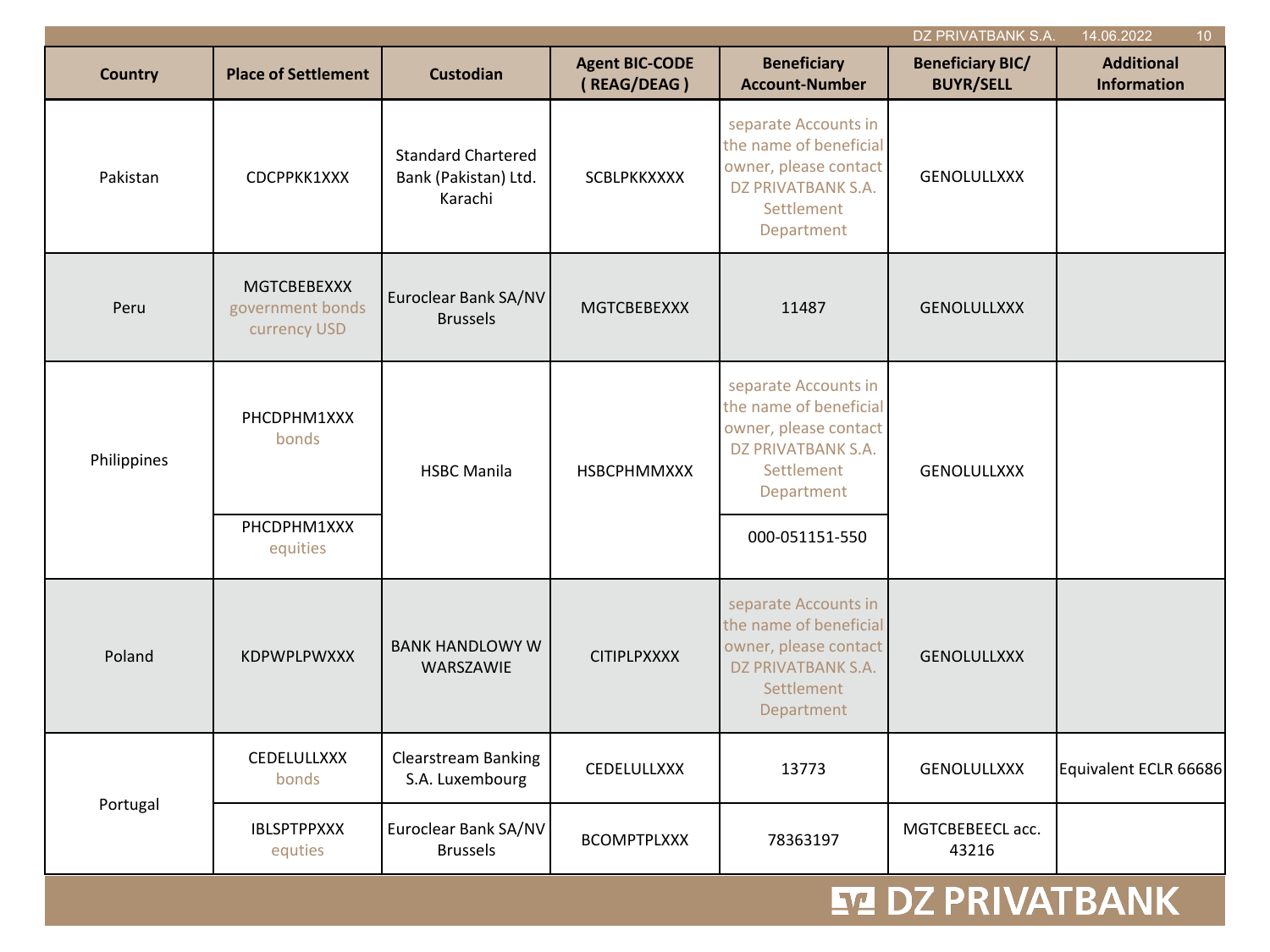|                |                                  |                                           |                                      |                                                                                                                           | DZ PRIVATBANK S.A.                          | 14.06.2022<br>11 <sub>1</sub>           |
|----------------|----------------------------------|-------------------------------------------|--------------------------------------|---------------------------------------------------------------------------------------------------------------------------|---------------------------------------------|-----------------------------------------|
| <b>Country</b> | <b>Place of Settlement</b>       | <b>Custodian</b>                          | <b>Agent BIC-CODE</b><br>(REAG/DEAG) | <b>Beneficiary</b><br><b>Account-Number</b>                                                                               | <b>Beneficiary BIC/</b><br><b>BUYR/SELL</b> | <b>Additional</b><br><b>Information</b> |
| Qatar          | QCSDQAQ2XXX                      | <b>HSBC Bank Middle East</b><br>Ltd. Doha | BBMEQAQXXXX                          | separate Accounts in<br>the name of beneficial<br>owner, please contact<br>DZ PRIVATBANK S.A.<br>Settlement<br>Department | <b>GENOLULLXXX</b>                          |                                         |
| Romania        | <b>DECNROBUXXX</b><br>equities   |                                           |                                      | separate Accounts in<br>the name of beneficial<br>owner, please contact                                                   |                                             |                                         |
|                | <b>NBORROBBXXX</b><br>gov. bonds | UniCredit Bank S.A.                       | <b>BACXROBUXXX</b>                   | DZ PRIVATBANK S.A.<br>Settlement<br>Department                                                                            | <b>GENOLULLXXX</b>                          |                                         |
| Russia         | NADCRUMMXXX<br>equities          | <b>AO UniCredit Bank</b><br>Moscow        | <b>IMBKRUMMXXX</b>                   | TL1212070287/70000<br>00205077TA01                                                                                        | GENOLULLXXX                                 |                                         |
|                | MGTCBEBEXXX<br>gov. bonds        | Euroclear Bank SA/NV<br><b>Brussels</b>   | <b>MGTCBEBEXXX</b>                   | 11487                                                                                                                     |                                             |                                         |
| Saudi Arabia   | TSSMSAR1XXX                      | <b>HSCB Saudi Arabia Ltd</b><br>Riyadh    | SABBSARIXXX                          | separate Accounts in<br>the name of beneficial<br>owner, please contact<br>DZ PRIVATBANK S.A.<br>Settlement<br>Department | <b>GENOLULLXXX</b>                          |                                         |
| Serbia         | CSDERSB1XXX                      | Unicredit Bank Serbia<br>A.D. Belgrade    | <b>BACXRSBGXXX</b>                   | 115999949 RSD - WP<br>115999909 EUR - WP                                                                                  | GENOLULLXXX                                 |                                         |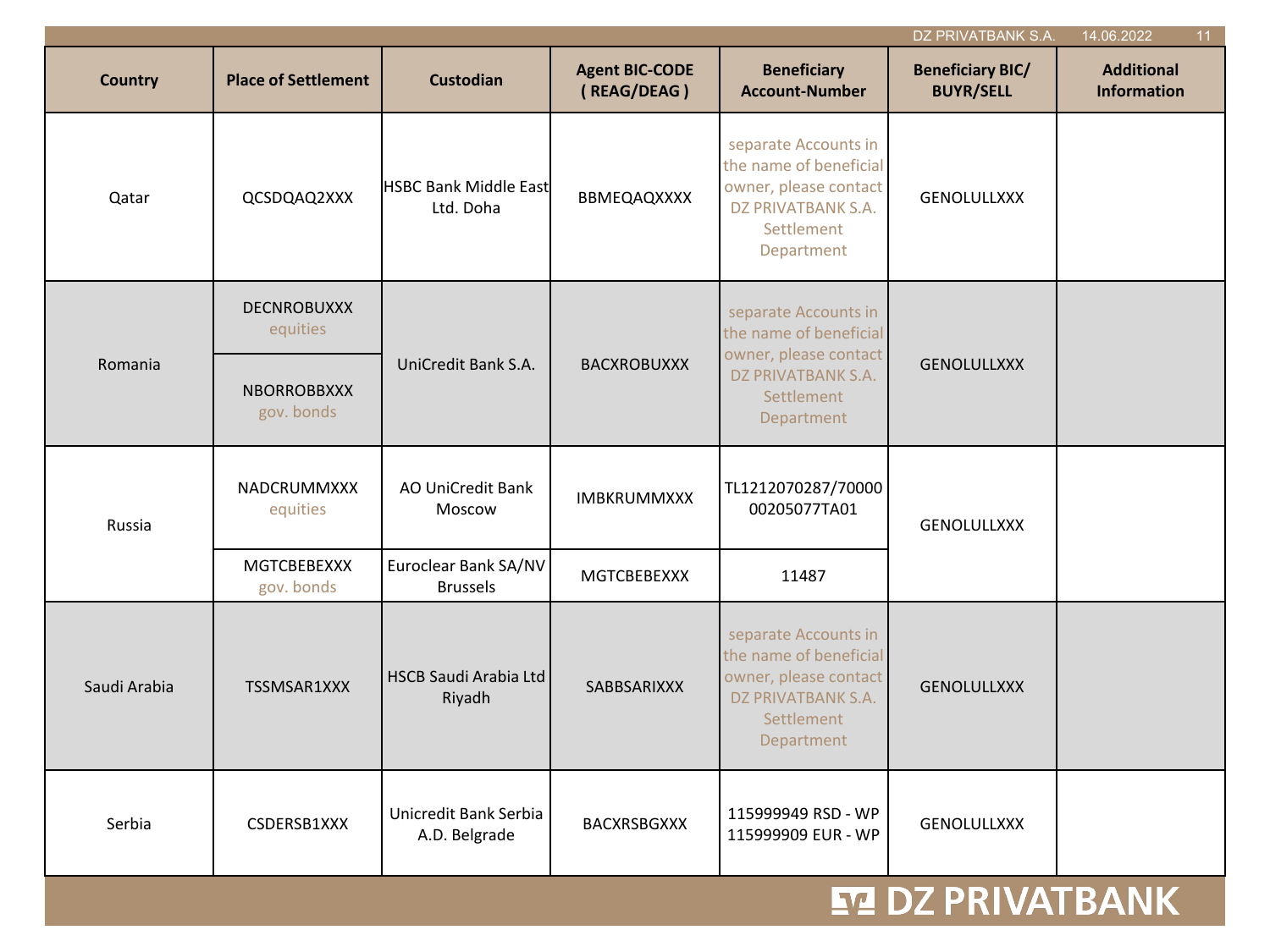|                |                                                 |                                                  |                       |                                                                                                                           | DZ PRIVATBANK S.A.      | 14.06.2022<br>12 <sup>2</sup>                                         |
|----------------|-------------------------------------------------|--------------------------------------------------|-----------------------|---------------------------------------------------------------------------------------------------------------------------|-------------------------|-----------------------------------------------------------------------|
| <b>Country</b> | <b>Place of Settlement</b>                      | <b>Custodian</b>                                 | <b>Agent BIC-CODE</b> | <b>Beneficiary</b>                                                                                                        | <b>Beneficiary BIC/</b> | <b>Additional</b>                                                     |
|                |                                                 |                                                  | (REAG/DEAG)           | <b>Account-Number</b>                                                                                                     | <b>BUYR/SELL</b>        | Information                                                           |
| Singapore      | CDPLSGSGXXX<br>equities<br>MASGSGSMXXX<br>bonds | <b>HSBC Singapore</b>                            | <b>HSBCSGSGXXX</b>    | 141-057380-085                                                                                                            | GENOLULLXXX             |                                                                       |
| Slovakia       | CSDSSKBAXXX                                     | Raiffeisenbank<br><b>International AG Wien</b>   | <b>RZBAATWWXXX</b>    | 990000000345                                                                                                              | <b>GENOLULLXXX</b>      |                                                                       |
| Slovenia       | KDDSSI22XXX                                     | Raiffeisenbank<br><b>International AG Wien</b>   | RZBAATWWXXX           | 8286988                                                                                                                   | <b>GENOLULLXXX</b>      | Member Code 4R                                                        |
| South Africa   | STRAZAJJXXX                                     | <b>Standard Chartered</b><br>Bank                | SCBLZAJ2XXX           | 133867600001                                                                                                              | <b>GENOLULLXXX</b>      |                                                                       |
| South Korea    | <b>KSDCKRSEXXX</b>                              | <b>HSBC Seoul</b>                                | <b>HSBCKRSEXXX</b>    | separate Accounts in<br>the name of beneficial<br>owner, please contact<br>DZ PRIVATBANK S.A.<br>Settlement<br>Department | GENOLULLXXX             |                                                                       |
| Spain          | <b>IBRCESMMXXX</b>                              | Deutsche Bank<br>Barcelona                       | <b>DEUTESBBXXX</b>    | 150000298                                                                                                                 | <b>GENOLULLXXX</b>      | <b>Registration Name: DZ</b><br><b>PRIVATBANK</b><br>S.A./GENOLULLXXX |
| Sri Lanka      | CDSPLKLCXXX                                     | <b>Standard Chartered</b><br><b>Bank Colombo</b> | <b>SCBLLKLXXXX</b>    | separate Accounts in<br>the name of beneficial<br>owner, please contact<br>DZ PRIVATBANK S.A.<br>Settlement<br>Department | <b>GENOLULLXXX</b>      |                                                                       |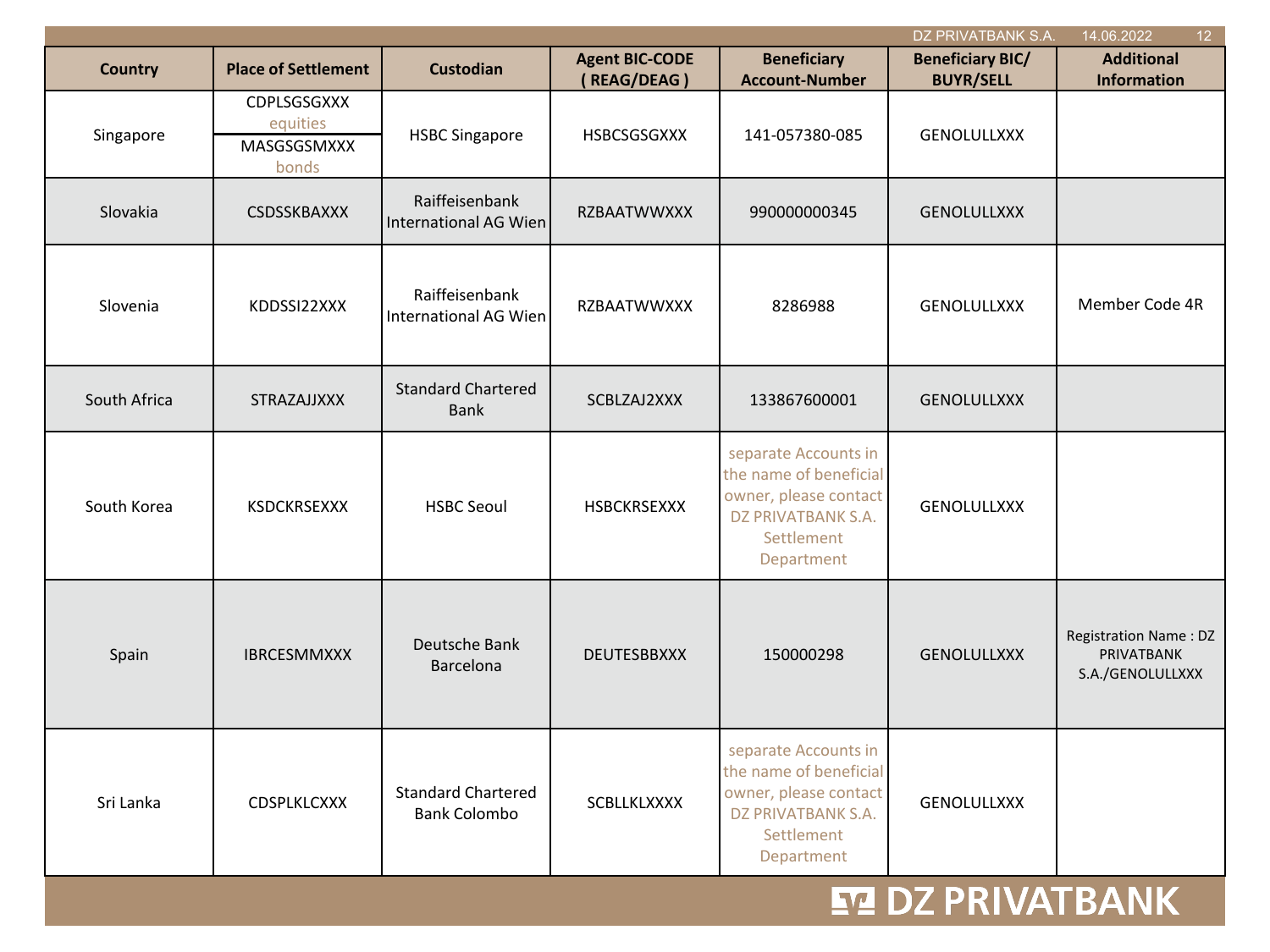|                |                                                                    |                                                                         |                                      |                                                                                                                              | DZ PRIVATBANK S.A.                          | 14.06.2022<br>13 <sup>°</sup>           |
|----------------|--------------------------------------------------------------------|-------------------------------------------------------------------------|--------------------------------------|------------------------------------------------------------------------------------------------------------------------------|---------------------------------------------|-----------------------------------------|
| <b>Country</b> | <b>Place of Settlement</b>                                         | <b>Custodian</b>                                                        | <b>Agent BIC-CODE</b><br>(REAG/DEAG) | <b>Beneficiary</b><br><b>Account-Number</b>                                                                                  | <b>Beneficiary BIC/</b><br><b>BUYR/SELL</b> | <b>Additional</b><br><b>Information</b> |
| Sweden         | VPCSSESSXXX<br>equities                                            | Skandinaviska Enskilda                                                  | ESSESESSXXX                          | 01-100 413 448                                                                                                               | <b>GENOLULLXXX</b>                          |                                         |
|                | VPCSSESSXXX<br>bonds                                               | Banken AB (publ)                                                        |                                      | 000158836677                                                                                                                 |                                             |                                         |
| Switzerland    | INSECHZZXXX                                                        | Credit Suisse AG Zürich                                                 | CRESCHZZ80A                          | 0835-0959888-95-<br>002                                                                                                      | GENOLULLXXX                                 | <b>SEGA CH100164</b>                    |
| Taiwan         | <b>TDCCTWTPXXX</b>                                                 | <b>Standard Chartered</b><br>Bank (Taiwan) Ltd<br>Taipei                | <b>SCBLTWTPXXX</b>                   | separate Accounts in<br>the name of<br>beneficial owner,<br>please contact DZ<br>PRIVATBANK S.A.<br>Settlement<br>Department | <b>GENOLULLXXX</b>                          |                                         |
| Thailand       | <b>TSDCTHBKXXX</b><br>bonds                                        | <b>Standard Chartered</b><br>Bank (Singapore)<br>Limited<br>w/ Thailand | SCBLTHBXXXX                          | separate Accounts in<br>the name of<br>beneficial owner,<br>please contact DZ<br>PRIVATBANK S.A.<br>Settlement<br>Department | GENOLULLXXX                                 |                                         |
|                | <b>TSDCTHBKXXX</b><br>equities                                     |                                                                         |                                      | TH0000007846                                                                                                                 |                                             |                                         |
|                | <b>TVSBTRISXXX</b><br>equities                                     |                                                                         |                                      | separate Accounts in<br>the name of<br>beneficial owner,                                                                     |                                             |                                         |
| Turkey         | TCMBTR2AXXX<br>bonds                                               | Turkish Ekonomi<br>Bankasi (TEB) Istanbul                               | TEBUTRIS930                          | please contact DZ<br>PRIVATBANK S.A.<br>Settlement<br>Department                                                             | <b>GENOLULLXXX</b>                          |                                         |
|                | CRSTGB22XXX<br>equities & corp. Bonds<br>CRSTGB22XXX<br>gov. bonds | Citibank N.A. (London<br>branch)                                        | CITIGB2LXXX                          | 6008883831                                                                                                                   | GENOLULLXXX                                 | Crest BA01F                             |
| UK             |                                                                    |                                                                         |                                      | 6008883831                                                                                                                   |                                             | <b>Crest 5612</b>                       |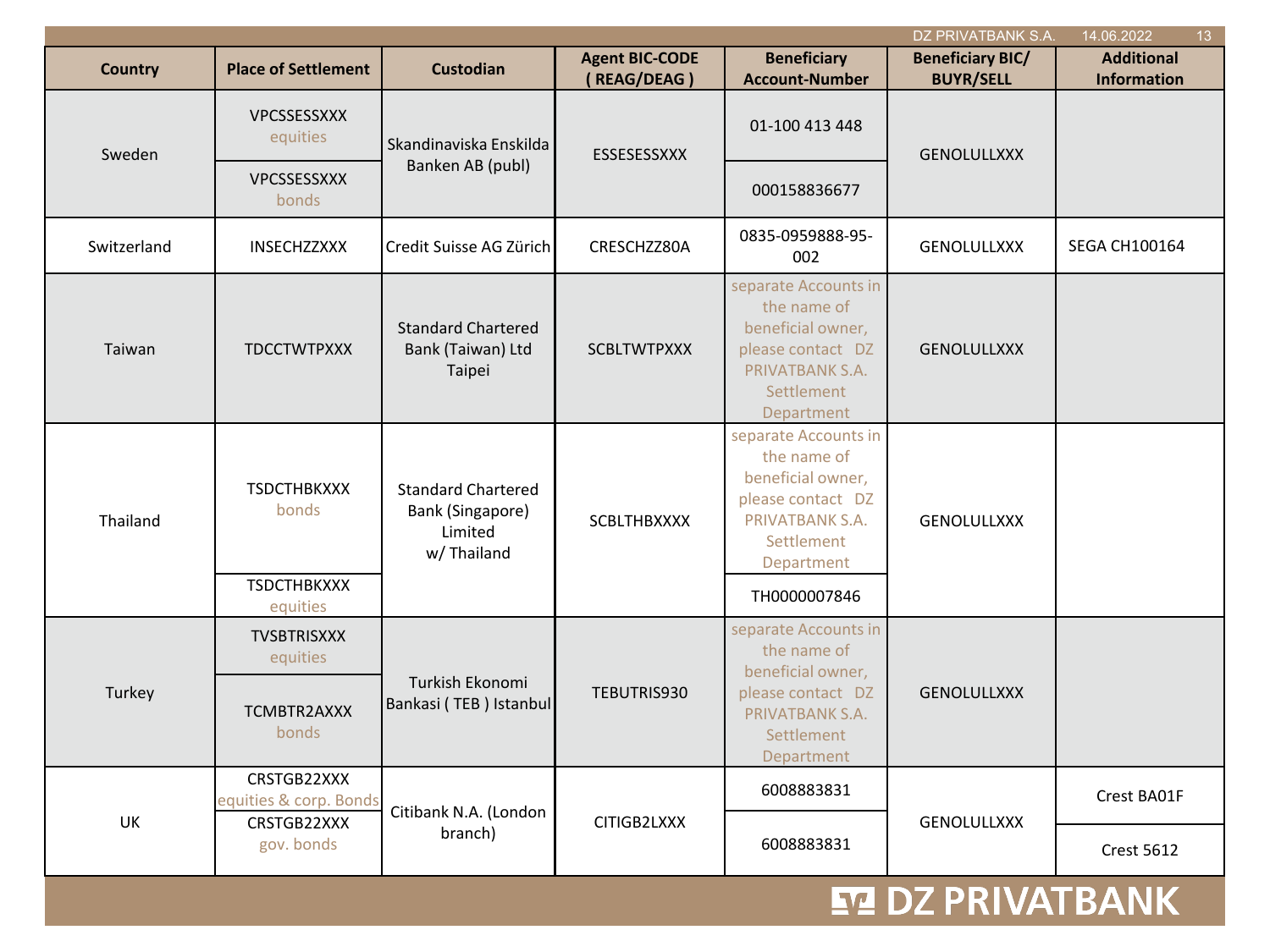|                                                                                         |                                                            |                                                                   |                                      |                                                                                                                           | DZ PRIVATBANK S.A.                          | 14.06.2022<br>14.                        |
|-----------------------------------------------------------------------------------------|------------------------------------------------------------|-------------------------------------------------------------------|--------------------------------------|---------------------------------------------------------------------------------------------------------------------------|---------------------------------------------|------------------------------------------|
| <b>Country</b>                                                                          | <b>Place of Settlement</b>                                 | <b>Custodian</b>                                                  | <b>Agent BIC-CODE</b><br>(REAG/DEAG) | <b>Beneficiary</b><br><b>Account-Number</b>                                                                               | <b>Beneficiary BIC/</b><br><b>BUYR/SELL</b> | <b>Additional</b><br><b>Information</b>  |
| <b>United Arab Emirates</b><br>Dubai                                                    | DFMTAEA1XXX<br><b>DFM</b>                                  | HSBC Middle East Ltd.<br>Dubai                                    | <b>BBMEAEADXXX</b>                   | separate Accounts in<br>the name of beneficial<br>owner, please contact<br>DZ PRIVATBANK S.A.<br>Settlement<br>Department | <b>GENOLULLXXX</b>                          |                                          |
|                                                                                         | ADSEAEA1XXX<br><b>ADX</b>                                  |                                                                   |                                      |                                                                                                                           |                                             |                                          |
|                                                                                         | <b>DIFXAEAAXXX</b><br>Nasdaq Dubai<br><b>Trades in USD</b> |                                                                   |                                      |                                                                                                                           |                                             |                                          |
| <b>USA</b>                                                                              | DTCYUS33XXX<br>equities & bonds                            | <b>Brown Brothers</b><br>Harriman New York                        | BBHCUS33XXX                          | 3182789                                                                                                                   | <b>GENOLULLXXX</b>                          | DTC010/ AGENT BK<br>10419/ INST ID 61030 |
|                                                                                         | FRNYUS33XXX<br>treasuries                                  |                                                                   |                                      |                                                                                                                           |                                             | ABA 021000018/<br>Bk of NYC/Harriman     |
|                                                                                         | CEDELULLXXX<br><b>ADR &amp; GDR</b>                        | <b>Clearstream Banking</b><br>S.A. Luxembourg                     | CEDELULLXXX                          | 13773                                                                                                                     |                                             | Equivalent ECLR 66686                    |
| Vietnam                                                                                 | VISDVNV1XXX                                                | <b>HSBC Bank (Vietnam)</b><br>Ltd.                                | <b>HSBCVNVXXXX</b>                   | separate Accounts in<br>the name of beneficial<br>owner, please contact<br>DZ PRIVATBANK S.A.<br>Settlement<br>Department | <b>GENOLULLXXX</b>                          |                                          |
| Zambia                                                                                  | LCSDZML1XXX                                                | <b>Standard Chartered</b><br>Bank (Singapore)<br>Limited w/Zambia | SCBLZMLXXX                           | separate Accounts in<br>the name of beneficial<br>owner, please contact<br>DZ PRIVATBANK S.A.<br>Settlement<br>Department | <b>GENOLULLXXX</b>                          |                                          |
| <b>Exchange Traded</b><br>Funds (ETF)<br><b>ICSD</b> eligible<br>starting VD 22.10.2021 | <b>CEDELULLXXX</b>                                         | <b>Clearstream Banking</b><br>S.A. Luxembourg                     | <b>CEDELULLXXX</b>                   | 13773                                                                                                                     | <b>GENOLULLXXX</b>                          | Equivalent ECLR 66686                    |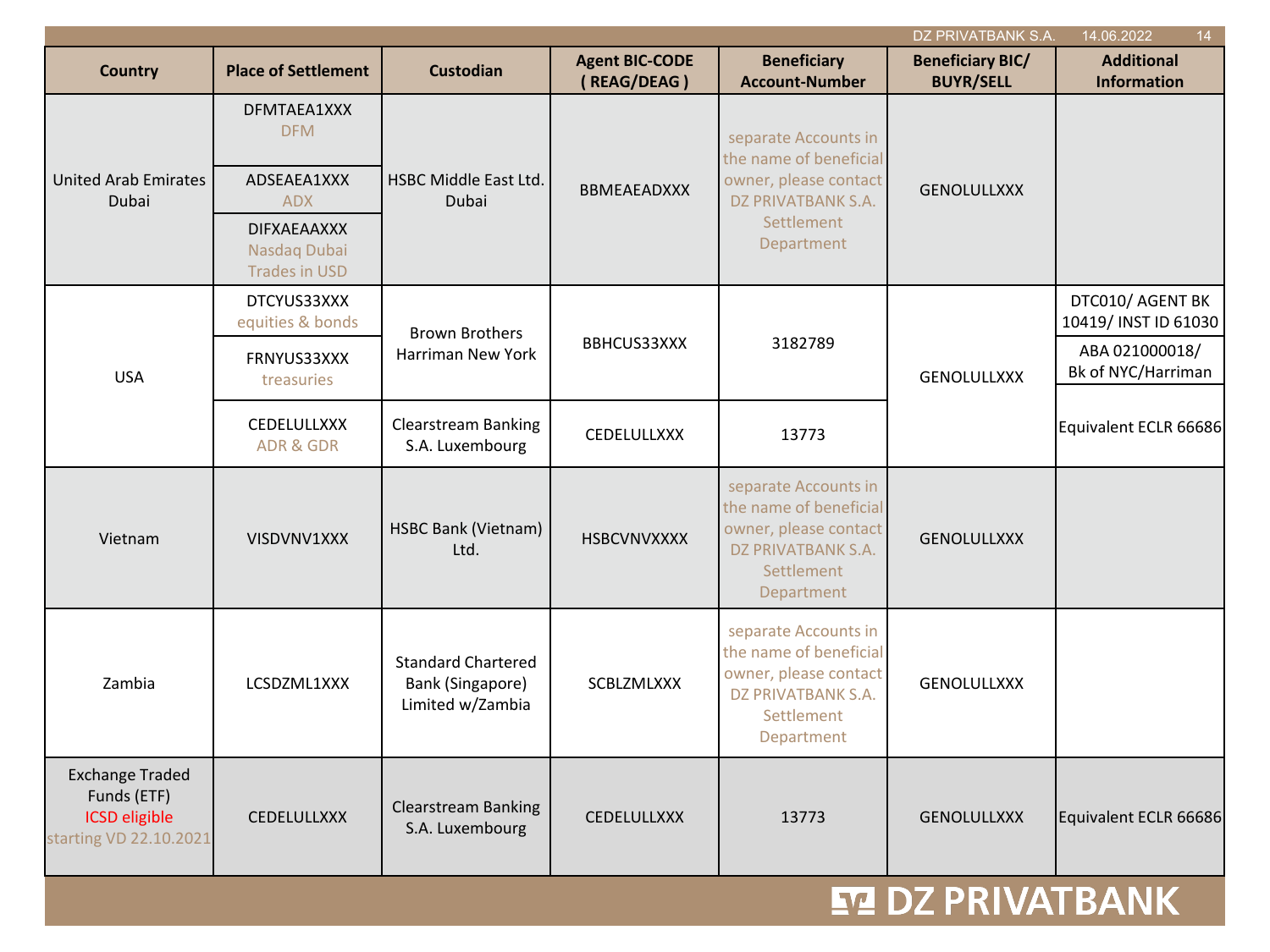### **Contact List - Securities Settlement**

#### **Operations/Services Settlements Back Office**

| Beller Stefanie                                            | 100352-44903-4492 | stefanie.beller@dz-privatbank.com          |
|------------------------------------------------------------|-------------------|--------------------------------------------|
| <b>Blechschmidt Jeanette</b>                               | 00352-44903-4458  | Jeanette.blechschmidt@dz-privatbank.com    |
| <b>Brosius Katrin</b>                                      | 100352-44903-4487 | katrin.brosius@dz-privatbank.com           |
| lFeuerer Claudia                                           | 00352-44903-4482  | claudia.feuerer@dz-privatbank.com          |
| <b>Hochhalter-Tonn Patrizia</b>                            | 00352-44903-4489  | patrizia.hochhalter-tonn@dz-privatbank.com |
| Hoffmann Tim                                               | 00352-44903-6551  | tim.hoffmann@dz-privatbank.com             |
| Leistenschneider Lea                                       | 100352-44903-4479 | lea.leistenschneider@dz-privatbank.com     |
| Lichter Irene (Head of Securities Settlements Back Office) | 00352-44903-4481  | irene.lichter@dz-privatbank.com            |
| Maximini Julie                                             | 00352-44903-4446  | julie.maximini@dz-privatbank.com           |
| Möller Anna                                                | 100352-44903-4153 | anna.moeller@dz-privatbank.com             |
| Mouhlen Janina-Charline                                    | 00352-44903-4439  | janina-charline.mouhlen@dz-privatbank.com  |
| Müller Gabriele                                            | 00352 44903-4488  | gabriele.müller@dz-privatbank.com          |
| Petra Quade                                                | 00352-44903-4483  | petra.quade@dz-privatbank.com              |
| Tumelero Roger                                             | 00352-44903-3586  | roger.tumelero@dz-privatbank.com           |
| Zehren Birgit                                              | 00352-44903-4492  | birgit.zehren@dz-privatbank.com            |
| Wirtz Anja                                                 | 100352-44903-4457 | anja.wirtz@dz-privatbank.com               |

| <b>Group E-Mail</b>  | settlements@dz-privatbank.com     |
|----------------------|-----------------------------------|
| <b>Confirmations</b> | confirmationsOS@dz-privatbank.com |

Please use our group e-mail address for all settlement queries.